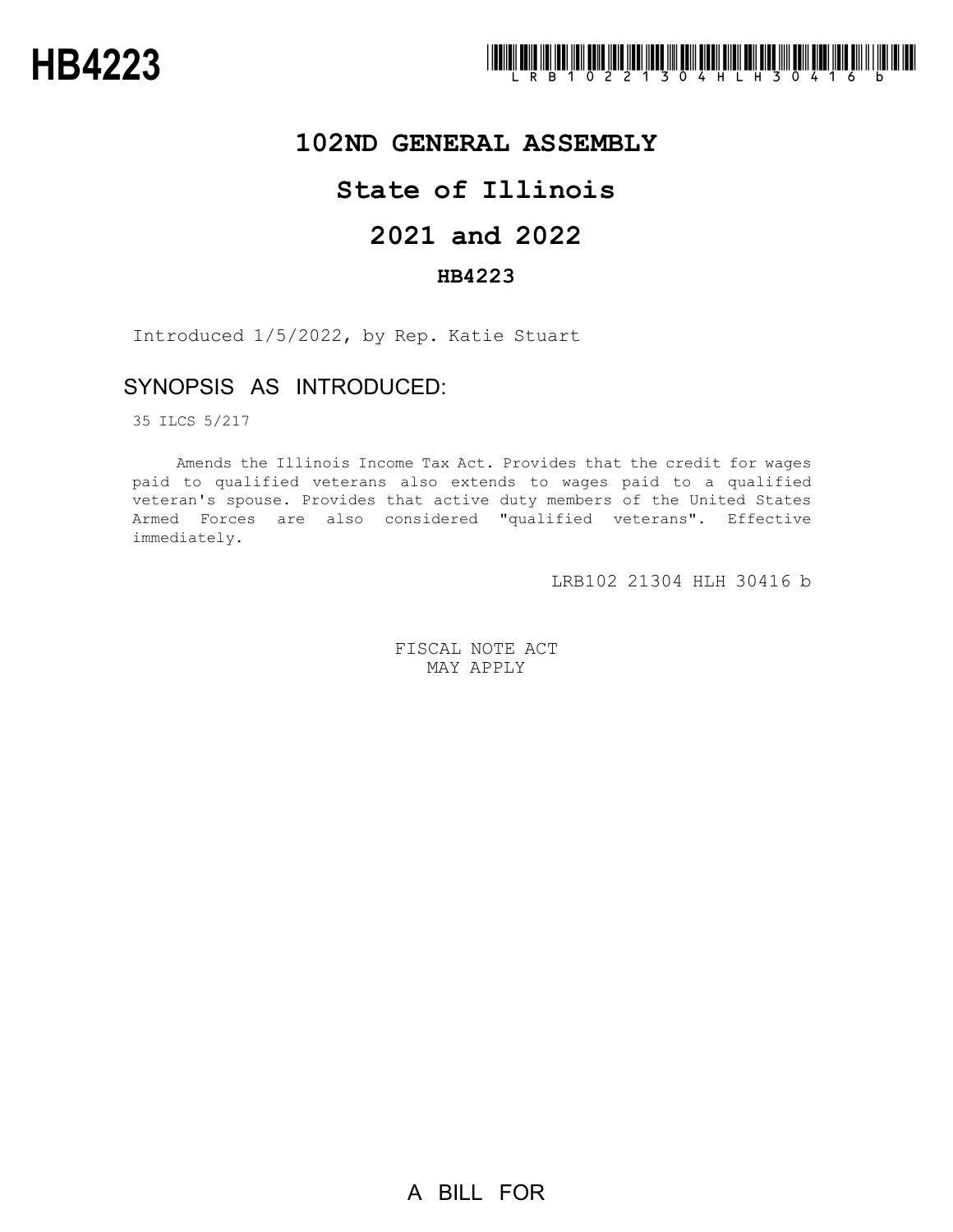1

AN ACT concerning revenue.

#### **Be it enacted by the People of the State of Illinois, represented in the General Assembly:** 2 3

Section 5. The Illinois Income Tax Act is amended by changing Section 217 as follows: 4 5

(35 ILCS 5/217) 6

Sec. 217. Credit for wages paid to qualified veterans and spouses of qualified veterans. 7 8

(a) For each taxable year beginning on or after January 1, 2007 and ending on or before December 30, 2010, each taxpayer is entitled to a credit against the tax imposed by subsections (a) and (b) of Section 201 of this Act in an amount equal to 5%, but in no event to exceed \$600, of the gross wages paid by the taxpayer to a qualified veteran in the course of that veteran's sustained employment during the taxable year. For each taxable year that begins beginning on or after January 1, 2010 and begins prior to January 1, 2022, each taxpayer is entitled to a credit against the tax imposed by subsections (a) and (b) of Section 201 of this Act in an amount equal to 10%, but in no event to exceed \$1,200, of the gross wages paid by the taxpayer to a qualified veteran in the course of that veteran's sustained employment during the taxable year. For each taxable year that begins on or after January 1, 2022 and 9 10 11 12 13 14 15 16 17 18 19 20 21 22 23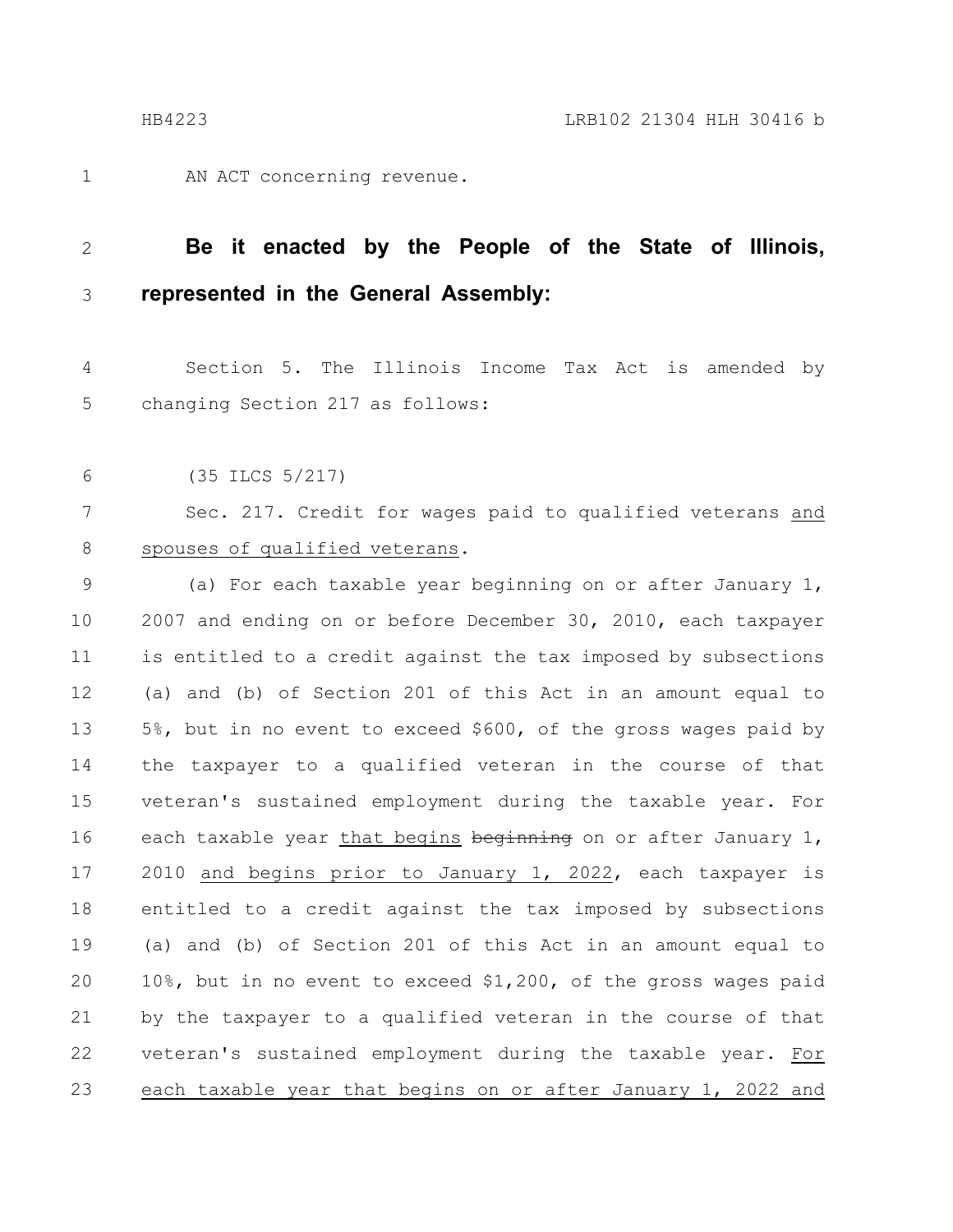HB4223 - 2 - LRB102 21304 HLH 30416 b

begins prior to January 1, 2027, each taxpayer is entitled to a credit against the tax imposed by subsections (a) and (b) of Section 201 of this Act in an amount equal to 10%, but in no event to exceed \$1,200, of the gross wages paid by the taxpayer to a qualified veteran or the spouse of a qualified veteran in the course of that veteran's or spouse's sustained employment during the taxable year. For partners, shareholders of Subchapter S corporations, and owners of limited liability companies, if the liability company is treated as a partnership for purposes of federal and State income taxation, there shall be allowed a credit under this Section to be determined in accordance with the determination of income and distributive share of income under Sections 702 and 704 and Subchapter S of the Internal Revenue Code. 1 2 3 4 5 6 7 8 9 10 11 12 13 14

15

(b) For purposes of this Section:

"Active duty member of the United States Armed Forces" means a member of the Armed Services or Reserve Forces of the United States or a member of the Illinois National Guard who is called to active duty pursuant to an executive order of the President of the United States, an act of the Congress of the United States, or an order of the Governor. 16 17 18 19 20 21

"Qualified veteran" means an Illinois resident who is an active duty member of the United States Armed Forces or who meets the following criteria: (i) the person was a member of the Armed Forces of the United States, a member of the Illinois National Guard, or a member of any reserve component of the 22 23 24 25 26